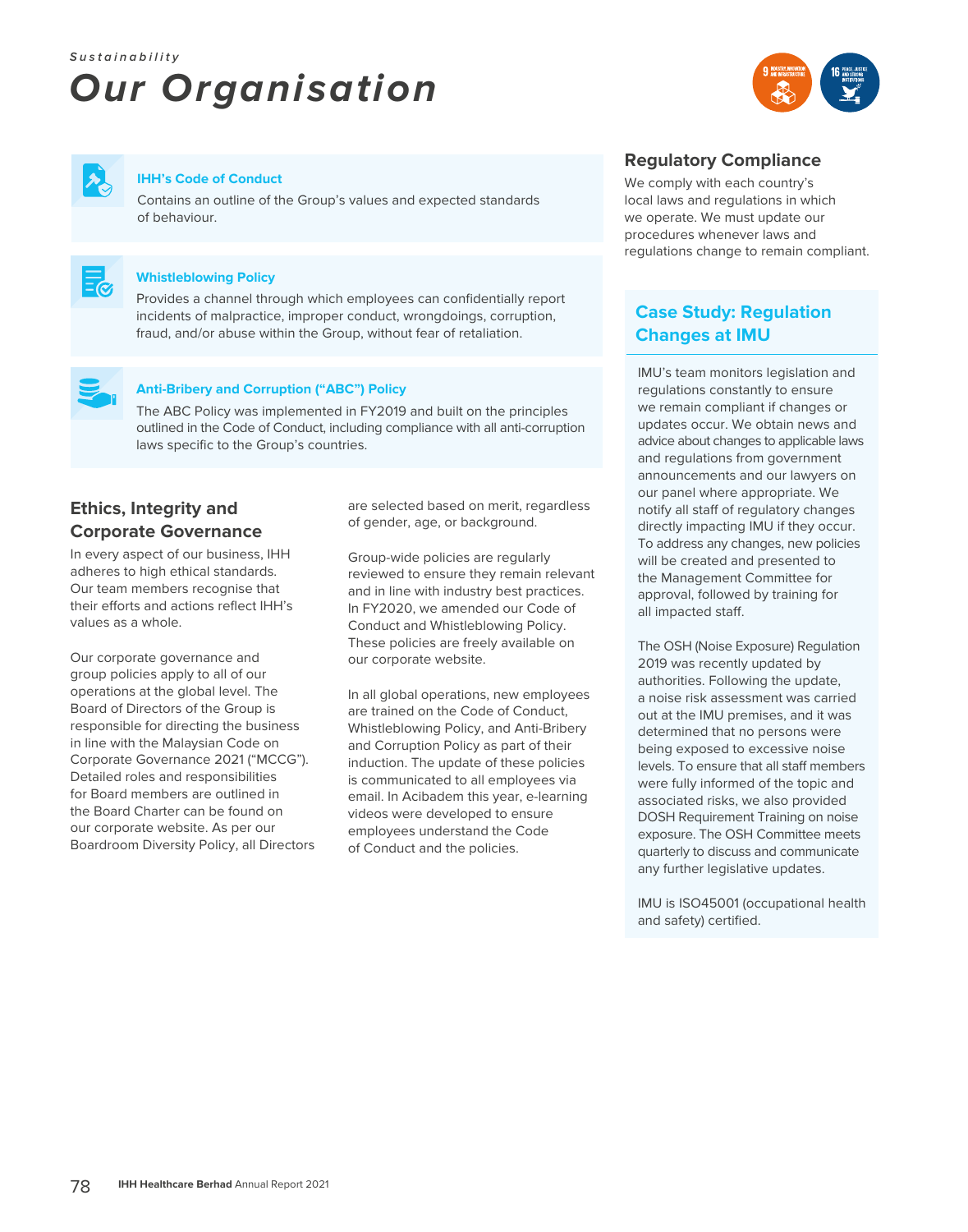#### **Technology and Innovation**

IHH understands that staying on top of innovations and technologies will help us succeed in the future. With the impact of the COVID-19 pandemic, it is becoming increasingly evident that businesses are embracing new technologies to adapt to the "new normal." A group-wide initiative, telemedicine is just one way in which the Group is using technology to support and improve patients' lives.

#### **Case Study: Telemedicine Innovation in Hong Kong**

Hong Kong became the first location where we implemented our Groupwide telemedicine initiative in March 2020. Using telemedicine, patients in oncology, gastroenterology, and hepatology could consult with doctors and get prescriptions from the comfort of their own homes.

Through a partnership with AIA Hong Kong, a leading insurance provider, the telemedicine initiative was expanded with the launch of Doctor on the Go ("DrGo"), providing high-quality video consultations with doctors at Gleneagles Hospital Hong Kong. Consultations and diagnoses can be provided via video platform, with the medication and other documents delivered directly to the patient's home, often within 4 hours of the appointment.

There are three main advantages of DrGo over traditional in-person consultations:

- 1. Safe and convenient An online consultation eliminates the need for customers to leave their homes and risk being exposed to COVID-19.
- 2. Professional and comprehensive appointments are made with an on-duty doctor with referrals for a specialist follow-up if needed. If necessary, DrGo users can also seek further in-person consultations at Gleneagles Specialist Outpatient Clinics.



3. Premium service – through our partnership with AIA, pre-approval and cashless arrangement services are available for select customers<sup>1</sup>.

Gleneagles Hong Kong has consulted 790 patients via its app, with 475 consultations scheduled in FY2021.



1 The selection depends on the customer's specific medical benefits plan under AIA.